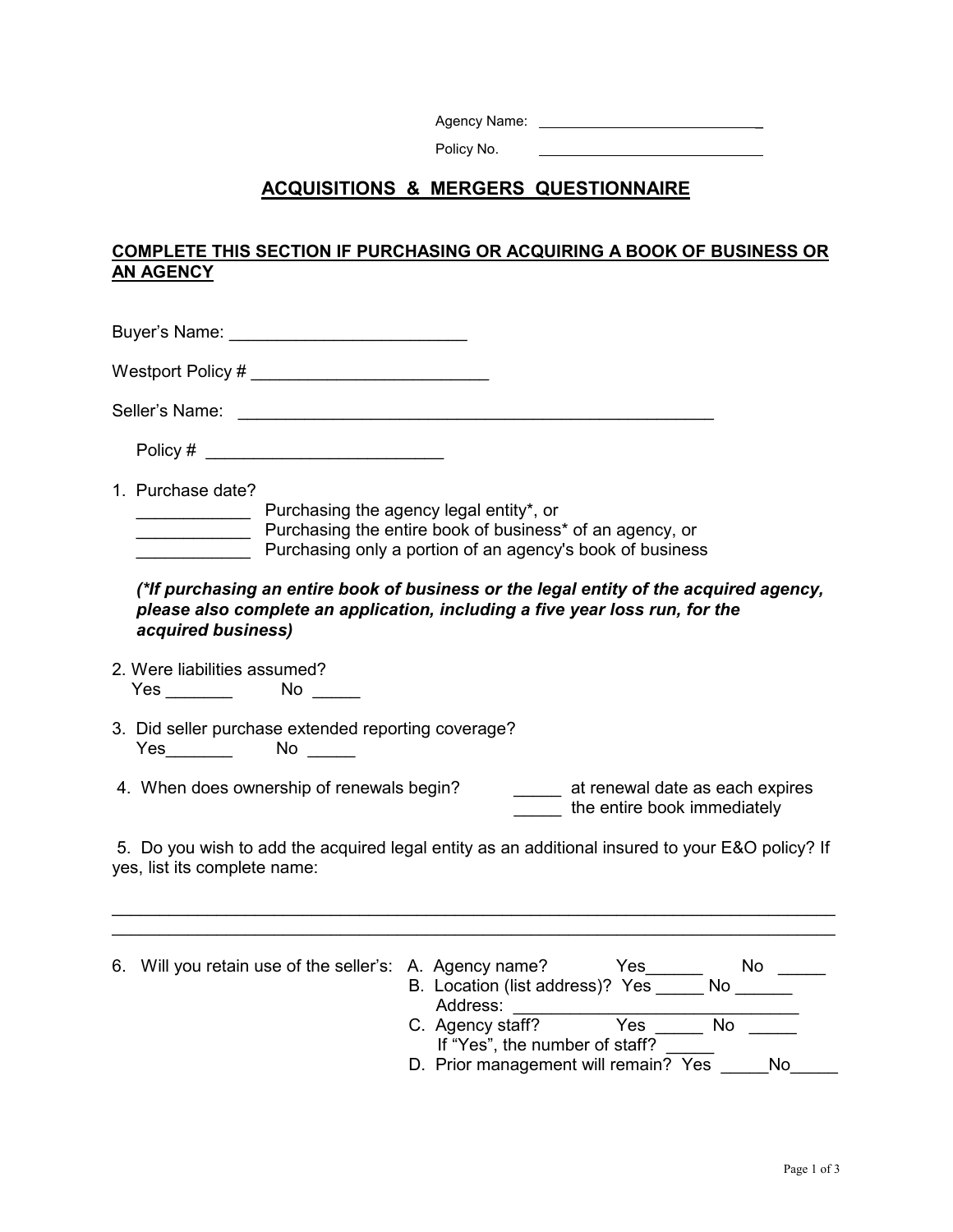- 7. Is any new entity name or "DBA" being formed that should be added to the policy? If Yes, list its complete name:
- 8. If purchasing only a portion of an agency's book of business, please provide:
	- a. information on prior E&O losses from that book of business. **Provide 5 year loss run, identifying which claims resulted from the acquired book of business** (if other than Westport).

 $\mathcal{L}=\frac{1}{2}$  , which is a set of the set of the set of the set of the set of the set of the set of the set of the set of the set of the set of the set of the set of the set of the set of the set of the set of the set o

- b. list classes of business making up more than 20% of the acquired book of business. (examples: long haul trucking, aviation) \_\_\_\_\_\_\_\_\_\_\_\_\_\_\_\_\_\_\_\_\_\_\_\_\_\_\_\_\_\_\_\_\_\_\_
- 9. If only purchasing a portion of an agency's book, what is the P&C premium and Life A&H commission of the book of business being purchased?

\_\_\_\_\_\_\_\_\_\_\_\_\_\_\_\_\_\_\_\_\_\_\_\_\_\_\_\_\_\_\_\_\_\_\_\_\_\_\_\_\_\_\_\_\_\_\_\_\_\_\_\_\_\_\_\_\_\_\_\_\_\_\_\_\_\_\_\_\_

P&C Premium: \$  $Life & A&H$  Commission: \$

- 10. If only purchasing a portion of an agency's book, is the Seller currently carrying Insurance Agents E&O coverage? Yes \_\_\_\_\_ No \_\_\_\_\_ If Yes, provide:
	- Carrier name: \_\_\_\_\_\_\_\_\_\_\_\_\_\_\_\_\_\_\_\_\_\_\_\_\_\_\_\_\_\_\_\_\_\_\_\_\_\_\_\_\_\_\_\_\_\_\_\_\_ - Policy Period: \_\_\_\_\_\_\_\_\_\_\_\_\_\_\_\_\_\_\_\_ Retro Date: \_\_\_\_\_\_\_\_\_\_\_\_\_\_\_

## **COMPLETE THIS SECTION IF MERGER**:

## *(Please also complete a Westport application, including a 5 year loss run, for the agency with which you are merging)*

 $\frac{1}{2}$  ,  $\frac{1}{2}$  ,  $\frac{1}{2}$  ,  $\frac{1}{2}$  ,  $\frac{1}{2}$  ,  $\frac{1}{2}$  ,  $\frac{1}{2}$  ,  $\frac{1}{2}$  ,  $\frac{1}{2}$  ,  $\frac{1}{2}$  ,  $\frac{1}{2}$  ,  $\frac{1}{2}$  ,  $\frac{1}{2}$  ,  $\frac{1}{2}$  ,  $\frac{1}{2}$  ,  $\frac{1}{2}$  ,  $\frac{1}{2}$  ,  $\frac{1}{2}$  ,  $\frac{1$ \_\_\_\_\_\_\_\_\_\_\_\_\_\_\_\_\_\_\_\_\_\_\_\_\_\_\_\_\_\_\_\_\_\_\_\_\_\_\_\_\_\_\_\_\_\_\_\_\_\_\_\_\_\_\_\_\_\_\_\_\_\_\_\_\_\_\_\_\_\_\_\_\_\_\_\_ \_\_\_\_\_\_\_\_\_\_\_\_\_\_\_\_\_\_\_\_\_\_\_\_\_\_\_\_\_\_\_\_\_\_\_\_\_\_\_\_\_\_\_\_\_\_\_\_\_\_\_\_\_\_\_\_\_\_\_\_\_\_\_\_\_\_\_\_\_\_\_\_\_\_\_\_

 $\frac{1}{2}$  ,  $\frac{1}{2}$  ,  $\frac{1}{2}$  ,  $\frac{1}{2}$  ,  $\frac{1}{2}$  ,  $\frac{1}{2}$  ,  $\frac{1}{2}$  ,  $\frac{1}{2}$  ,  $\frac{1}{2}$  ,  $\frac{1}{2}$  ,  $\frac{1}{2}$  ,  $\frac{1}{2}$  ,  $\frac{1}{2}$  ,  $\frac{1}{2}$  ,  $\frac{1}{2}$  ,  $\frac{1}{2}$  ,  $\frac{1}{2}$  ,  $\frac{1}{2}$  ,  $\frac{1$ 

- 1. Effective date of merger? \_\_\_\_\_\_\_\_\_\_\_\_\_\_\_\_
- 2. List names of agencies merging:
- 3. Will there be a common name under which all business will be placed or will individual names be maintained? Yes \_\_\_\_\_\_ No \_\_\_\_\_ (List the common name if applicable) Common Name: \_\_\_\_\_\_\_\_\_\_\_\_\_\_\_\_\_\_\_\_\_\_\_\_\_\_\_\_\_\_\_\_\_\_\_\_\_\_\_\_\_\_\_\_\_\_\_\_\_\_\_\_\_\_\_\_
- 4. Were liabilities assumed? Yes No